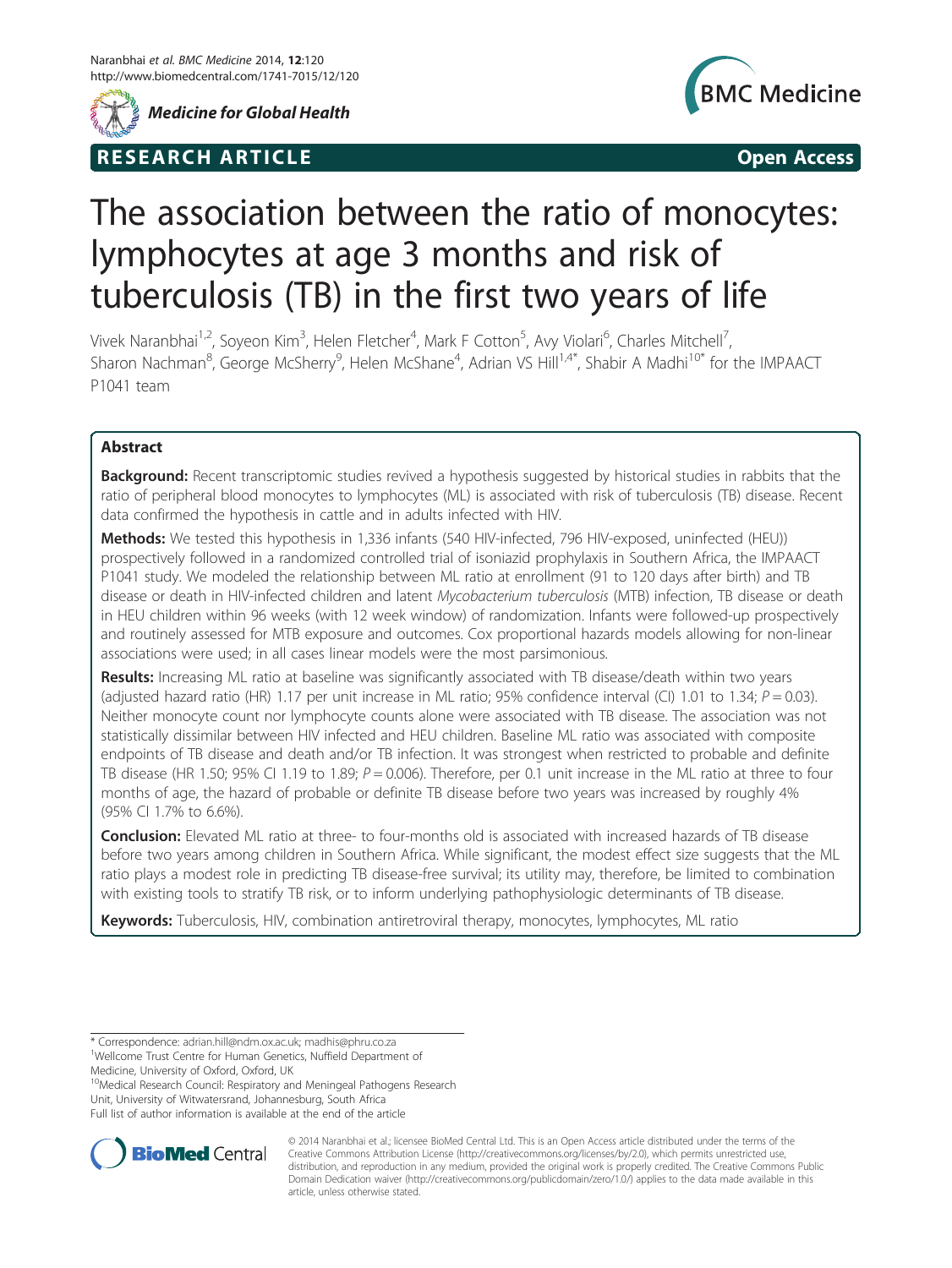## Background

Globally, Mycobacterium tuberculosis (MTB) infects about 2 billion people, causing 10 million active cases, of whom about 500,000 cases are children [\[1](#page-5-0)]. It is a leading cause of death in sub-Saharan Africa, yet practical methods to stratify risk in this population are lacking [[2,3](#page-5-0)]. Children with MTB infection are at risk for tuberculosis (TB) disease; therefore, identification of these children is important. The current tools to identify children with MTB infection are tuberculin skin testing (TST) or interferongamma release assay (IGRA). Although isoniazid (INH) preventive therapy (IPT) is more effective in HIV-infected individuals with a positive TST result [\[4\]](#page-5-0), neither TST nor IGRA are sufficiently good at predicting TB disease. In a recent meta-analysis, a positive TST or IGRA result in children or adults was associated with an increase in incidence of about 1.4 to 2 fold with wide confidence limits due to study heterogeneity [[3](#page-5-0)]. Current World Health Organization (WHO) guidelines do not support routine TST or IGRA testing before IPT provision in children [[5](#page-5-0)]. If individuals at risk for TB could be accurately identified, they could be targeted for interventions to prevent TB such as IPT. In addition, predictors of TB may offer new insight into pathogenesis.

Recent and historical studies suggest that the peripheral blood monocytes:lymphocytes ratio may be associated with subsequent mycobacterial disease outcomes. Fletcher et al. used whole-transcriptome microarrays to examine leucocyte gene expression in 10-week-old BCGvaccinated, HIV-uninfected infants for clues as to why some developed TB by age two years while others did not [\[6\]](#page-5-0). They found that opposing levels of myeloid and lymphoid specific gene transcripts were more frequent among infants who later developed culture-confirmed TB disease, than among matched controls. Since the quantity of myeloid and lymphoid transcripts in peripheral blood is a marker of the frequency of leucocyte subsets, the transcript ratio may reflect leucocyte subset frequencies. However, these were not available in their study. Nevertheless, in support of the specific role of relative proportions of monocytes and lymphocytes in TB pathogenesis, studies performed between 1921 and 1930 by Florence Sabin and colleagues demonstrated in rabbit models of TB that 'monocyte-lymphocyte ratio in the peripheral blood might be taken as an index of the progress and extent of the disease' [\[7](#page-5-0)]. Sabin and colleagues then demonstrated that experimentally altering the ratio by depleting or increasing monocyte frequency resulted in commensurate changes in rabbit survival following challenge with Mycobacterium bovis [\[7](#page-5-0)-[9](#page-5-0)]. Recent results in cattle show in vitro that the ratio of monocyte-derived macrophages to lymphocytes is associated with inhibition of mycobacterial growth [[10,11](#page-5-0)]. We recently reported that the ratio of monocytes: lymphocytes (ML) in HIV-infected South African adults

prior to combination antiretroviral therapy initiation (cART) was predictive of TB disease during the subsequent five years on cART [\[12](#page-5-0)]. In what appears to be the first and only study of the role of this ratio in childhood mycobacterial disease in 1928, Rogers studied the ML ratio in 41 children with either a negative tuberculin skin test, latent TB infection or active TB disease. He observed that the ML ratio correlated with the extent and severity of disease, but called for 'the work [to] be checked up on a larger series' [[13\]](#page-5-0).

Here, we evaluated whether the peripheral blood ML ratio at between three- and four- months of age was associated with subsequent MTB infection or TB disease during the first two years of life in infants randomized to either INH prophylaxis or placebo in the IMPAACT P1041 study [\[14\]](#page-5-0).

## **Methods**

#### Study population

In IMPAACT P1041 (clinicaltrials.gov reference NCT 00080119), 544 HIV-infected and 810 HIV-exposed, uninfected infants (HEU), 91 to 120 days of age, born to HIV-infected mothers, were enrolled at one of three sites in South Africa (Chris Hani Baragwanath Hospital, Johannesburg; Tygerberg Hospital, Stellenbosch University, Cape Town, and King Edward VIII Hospital, Durban) or at one center in Botswana (Princess Marina Hospital, Gaborone). Infants were randomized to receive INH 10 to 20 mg per kilogram body weight daily or placebo. Results of the trial have been reported [[14](#page-5-0)]. Informed consent for participation in this study, specimen collection and future research was obtained from parents/guardians under protocols approved at each study site (University of the Witwatersrand: #020109; Stellenbosch University: #M04/ 05/026; and University of KwaZulu Natal: #T118/05) and by the Oxford Tropical Research Ethics Committee (Reference 508–13).

## Definition of ML ratio

Investigations in P1041 included an enrollment full blood count, including white blood cell differential count, which was repeated three-monthly thereafter. Full blood counts were obtained using routine flow-cytometric assays in accredited laboratories.

#### Study endpoints

The primary outcome measure of this study was TB disease or death in HIV-infected children and latent MTB infection, TB disease or death in HEU children within 96 weeks (with 12 week window) after randomization. Infants were followed-up prospectively and routinely assessed for MTB exposure and outcomes as reported [[14](#page-5-0)]. An endpoint review committee of study-team clinicians unaware of the study-group assignments reviewed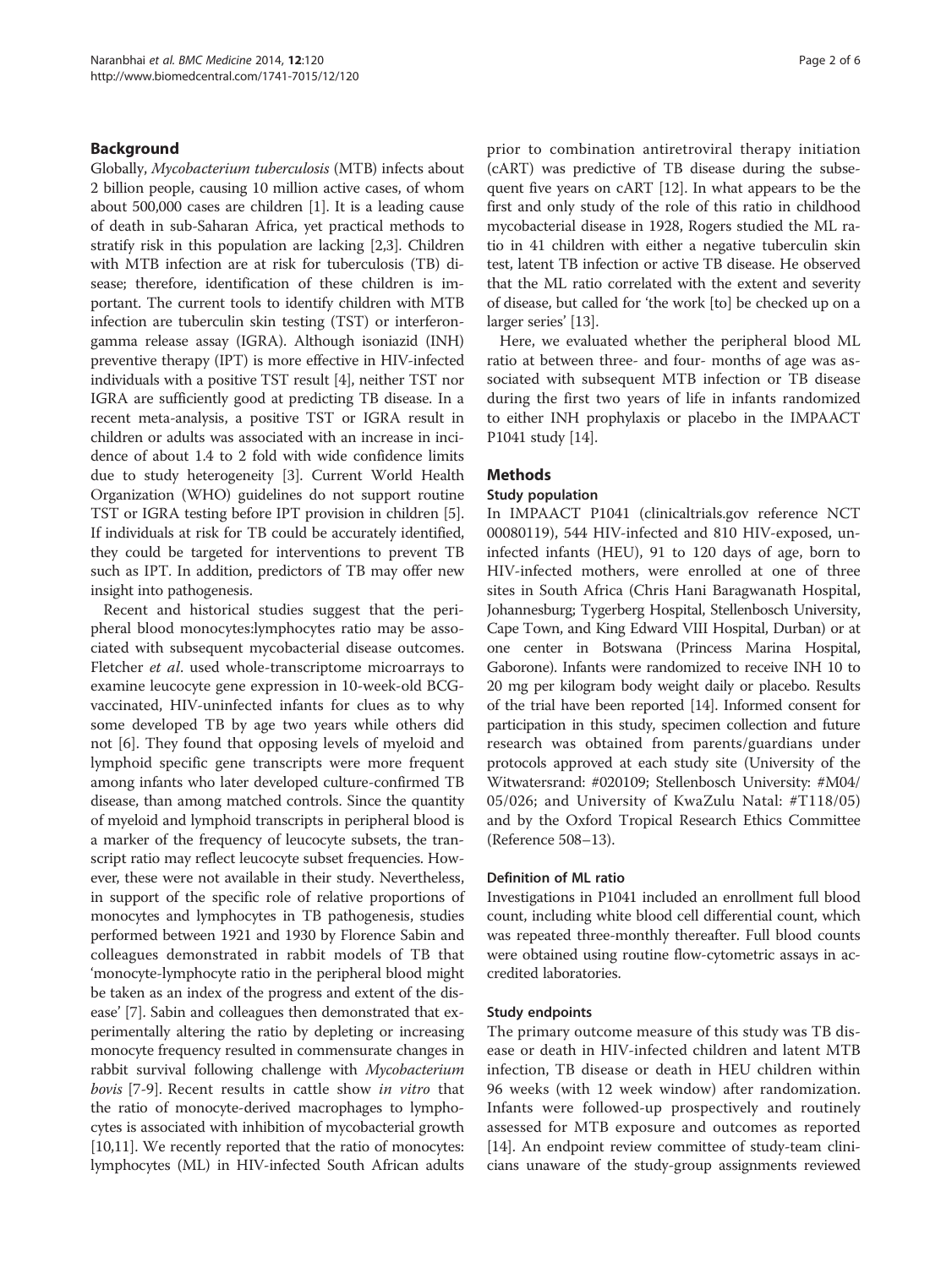all deaths and potential TB-related primary and secondary endpoints. Latent MTB infection among HIV-uninfected infants was diagnosed by TST at approximately two years of age (and again at three and four years for a subset), or when clinically indicated. Latent MTB infection was defined as a positive TST (induration  $\geq$ 5 mm in horizontal diameter in HIV-infected children and ≥10 mm in HEU children) in the absence of evidence of active disease according to contemporary guidelines [\[15\]](#page-5-0). The criteria used for categorizing TB as either possible, probable, or microbiologically confirmed (definite) have been previously detailed [[14](#page-5-0)].

## Statistical methods

To calculate the ML ratio, the absolute monocyte count was divided by the absolute lymphocyte count. Analysis was performed according to a statistical analysis plan developed a priori. To model the association between ML ratio and the primary endpoint, Cox proportional hazards models were used. Scaled Schoenfeld residuals were inspected to evaluate the proportionality assumptions of the Cox model. Study duration was calculated as the time from randomization to the first diagnosed episode of TB or death, withdrawal from the study or the end of week 108 (last visit date for patients remaining in followup), whichever occurred first. Where possible we preferred modeling continuous variables as fractional polynomials [[16,17](#page-5-0)], an approach that allows continuous variables to be analyzed on their native scale without categorization, and allowing for non-linear fits. We explored non-linear fits with fractional polynomials, in all cases the best statistical fit was linear.

All statistical tests were two-sided at the 5% significance level. Poisson approximations were used to calculate confidence intervals (CIs) for estimations of the incidence rate. Bootstrapped estimates of the adjusted hazard ratio (HR) across the ML ratio continuum were generated with the 'boot' package. Statistical analyses were performed in R (The R Foundation for Statistical Computing) using the following packages 'epiR', 'survival', 'date' and 'mfp'.

## Results

Between December 2004 and June 2008, 1,354 infants born to HIV-infected mothers were enrolled at a median of 96 days of age (interquartile range (IQR) 92 to 105 days). Their baseline characteristics have been reported [[14\]](#page-5-0). A total of 1,336 infants were eligible for this analysis. The reasons for ineligibility were a missing full blood count result (nine participants), implausible results (two participants), participant not receiving INH/placebo and not followed (three participants) or missing covariates or outcomes (four participants). The included infants were similar to those in the primary analysis [[14](#page-5-0)]: 47.8%

(638/1,336) were male, 25.2% (136/540) of all HIVinfected infants were receiving cART at baseline, 7.2% (96/ 1,336) had a maternal history of TB, and 9% (121/1,215) were ever breastfed. The median WHO weight for age z-score was −0.55 (IQR −1.45 to 0.28).

The median ML ratio at baseline was 0.13 (IQR 0.09 to 0.18). As shown in Figure [1](#page-3-0), the distribution of ML ratio in HIV-infected infants was significantly higher (median 0.15 versus 0.12,  $P \le 0.001$ ) than HEU infants. This was consistent with the higher absolute monocyte counts among HIV-infected infants (median 0.93 versus 0.71,  $P \leq 0.001$ ) but similar absolute lymphocyte counts  $(6.02 \text{ versus } 5.89, P = 0.15)$  compared to HEU infants.

## Baseline ML ratio is associated with TB disease free survival

Over 1,997 infant-years, 187 infants reached the primary endpoint of this study: TB disease (probable, possible or definite) or death in HIV-infected infants and latent MTB infection, TB disease or death in HEU infants. Stratified by HIV status, the unadjusted HR per 1 unit increase in the ML ratio was 1.20 (95% CI 1.05 to 1.38, P = 0.008). Adjusting for the weight-for-age z-score, receipt of cART at the time of sampling, a maternal history of TB, breastfeeding and receipt of INH prophylaxis, did not markedly alter the effect estimate (HR 1.17 (1.01 to 1.34),  $P = 0.03$ ). In contrast, neither the monocyte nor lymphocyte count alone was significantly associated with the primary study endpoint. This finding is consistent with previous studies in adult humans [[12](#page-5-0)], in rabbits [[9](#page-5-0)] and in vitro (data not shown). Adjusting for CD4% among HIV-infected infants did not weaken the association in this group (HR 1.2; 95% CI: 1.01 to 1.43,  $P = 0.04$ ), nor did adjusting for absolute leucocyte counts in the entire cohort (HR 1.20; 95% CI: 1.01 to 1.43).

## Baseline ML ratio is associated with probable or definite TB rather than all-cause mortality or latent MTB infection

To explore whether the ML ratio was specifically associated with TB disease or with other outcomes, we tested whether the association between the ML ratio and TB disease was robust to alternative endpoint definitions (Table [1](#page-3-0)). The ML ratio was significantly associated with elevated hazards of TB disease alone (HR 1.23, 95% CI 1.04 to 1.45,  $P = 0.02$ ) and with elevated hazards of TB disease plus all-cause death (HR 1.18, 95% CI 1.02 to 1.37,  $P = 0.02$ ) or TB disease plus latent MTB infection (HR1.21, 95% CI 1.04 to 1.41,  $P = 0.02$ ). Increasing the stringency of the case definition by excluding individuals with possible TB and including only definite and probable TB diagnoses strengthened the association between ML ratio and TB disease (HR 1.50, 1.19 to 1.89,  $P = 0.006$ ). The ML ratio was not significantly associated with all-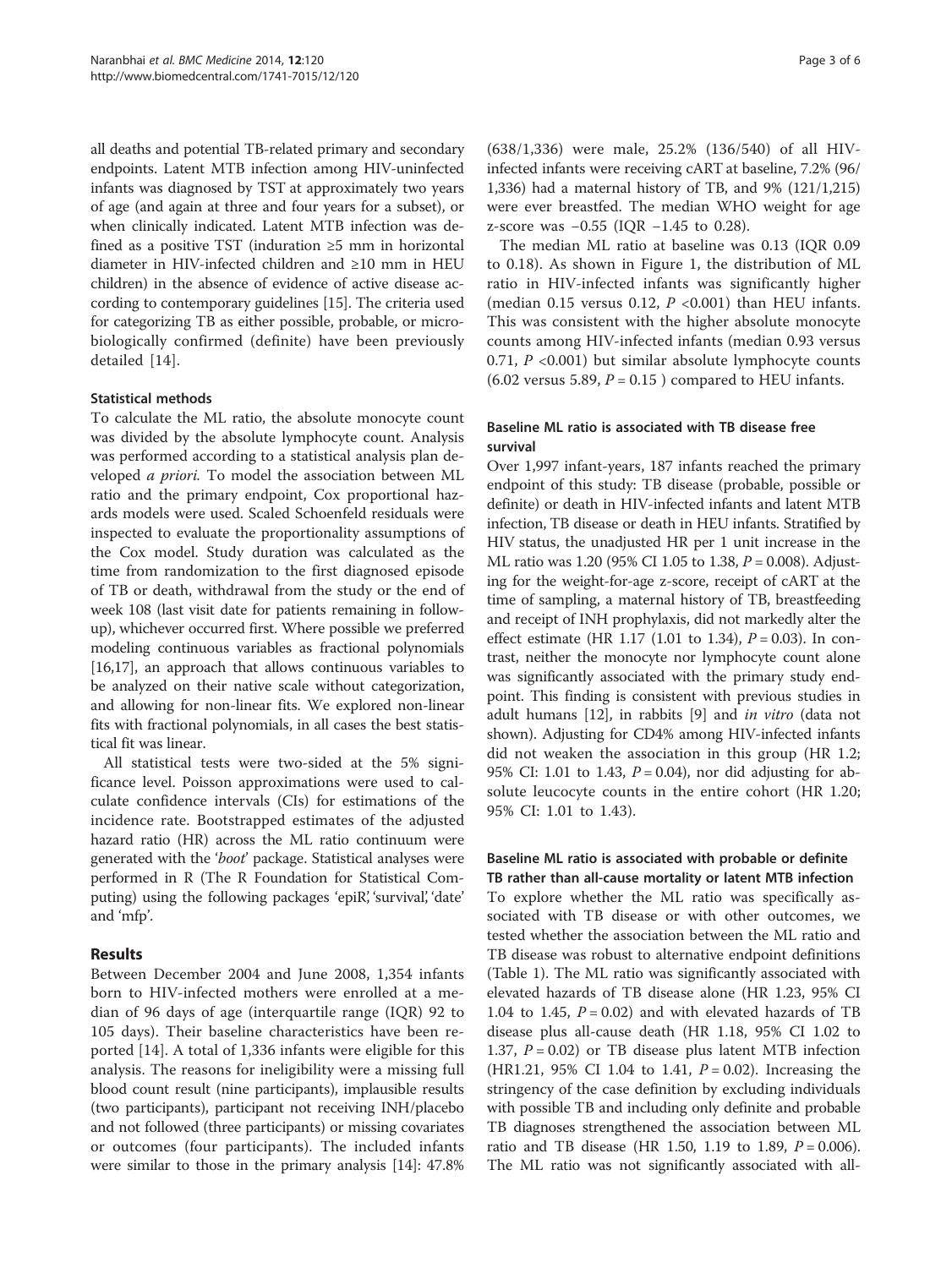<span id="page-3-0"></span>

cause death (HR 1.25, 95% CI 0.99 to 1.57,  $P = 0.06$ ). Among HEU children, with TST at 96 weeks, 33 of 725 (4.5%) had latent MTB infection. There was no association between baseline ML ratio and latent MTB infection (HR 1.00, 95% CI 0.66 to 1.5,  $P = 0.99$ ) neither was there evidence of interaction between ML ratio and INH prophylaxis. No INH effect was observable in a model of INH effect across the ML ratio spectrum.

#### The association between baseline ML ratio and TB disease free survival is similar in HIV-infected and HEU children

The association between ML ratio and the primary endpoint was not statistically dissimilar between HIV-infected and HEU infants (adjusted HR 1.2, 95% CI 1.01 to 1.42 versus adjusted HR 1.07, 95% CI 0.83 to 1.4 respectively; Chi<sup>2</sup> test for heterogeneity with 1df:  $P = 0.48$ , overall test for effect  $P = 0.04$ ).

| Table 1 Sensitivity analysis: the association between baseline ML ratio and TB outcomes holds across TB |  |  |  |  |  |
|---------------------------------------------------------------------------------------------------------|--|--|--|--|--|
| outcome grouping                                                                                        |  |  |  |  |  |

| Endpoint                                                                                                                                             | <b>Number</b><br>(cases/at risk) | Multivariable regression<br>adjusted hazard ratio (95% CI) <sup>a</sup> | P value |
|------------------------------------------------------------------------------------------------------------------------------------------------------|----------------------------------|-------------------------------------------------------------------------|---------|
| Primary endpoint: TB disease <sup>b</sup> or death in $H/V +$ infants; and TB disease <sup>b</sup> ,<br>death or latent MTB infection in HFU infants | 187/1336                         | 1.17 $(1.01 \text{ to } 1.34)$                                          | 0.03    |
| TB disease <sup>b</sup> or death                                                                                                                     | $166^{\circ}/1336$               | 1.18 $(1.02 \text{ to } 1.37)$                                          | 0.02    |
| TB disease <sup>b</sup> or latent MTB infection                                                                                                      | 152/1336                         | 1.21 $(1.04 \text{ to } 1.41)$                                          | 0.02    |
| TB disease <sup>b</sup>                                                                                                                              | 126/1336                         | 1.23 $(1.04 \text{ to } 1.45)$                                          | 0.02    |
| Probable and definite TB only                                                                                                                        | 49/1336                          | 1.50 $(1.19 \text{ to } 1.89)$                                          | 0.006   |
| Death                                                                                                                                                | 50/1336                          | 1.25 (0.99 to 1.57)                                                     | 0.06    |
| Latent MTB infection <sup>d</sup>                                                                                                                    | 33/725                           | 1.00 (0.66 to 1.5)                                                      | 0.99    |

<sup>a</sup>Estimated from Cox Proportional Hazard regression models stratified by infant HIV status, modeling ML as linear variable following fractional polynomial exploration, adjusted for weight-for-age z-score, cART receipt at baseline, maternal history of TB, ever breastfed and randomized INH prophylaxis/placebo group. Hazard ratios are per unit increase in the ML ratio. <sup>b</sup>Possible, probable or definite TB. <sup>c</sup>Participants who had TB disease (possible, probable or definite TB) and subsequently died were only counted once, hence this number is not the sum of the TB disease and death numerators below. <sup>d</sup>Latent MTB infection was only assessed in HEU infants. Text in bold highlights statistically significant findings. cART, combination antiretroviral therapy; CI, confidence interval; HEU, HIV-exposed uninfected; INH, isoniazid; MTB, Mycobacterium tuberculosis; TB, tuberculosis.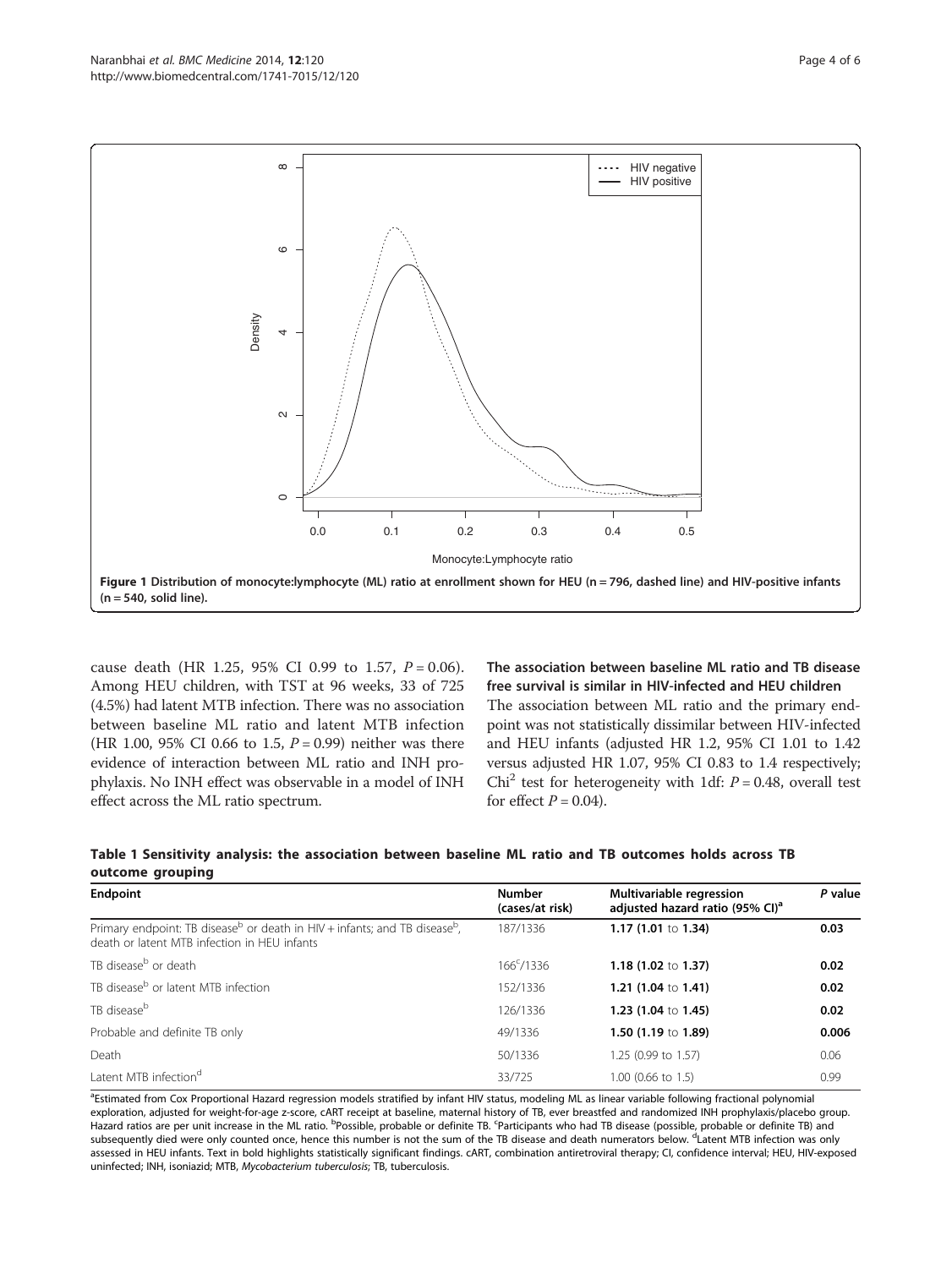### **Discussion**

Transcriptomic studies in infants suggested that the relative proportions of myeloid and lymphoid cells in infants have predictive value for TB risk (HF, unpublished). Concordant animal studies support this notion [\[9](#page-5-0)], as do recent studies in adults with AIDS [\[18\]](#page-5-0). We found that the ML ratio in peripheral blood at around three months of age was associated with TB disease or MTB infection-free survival in South African children, notwithstanding conventional risk factors. Per 0.1 unit increase in ML ratio at three months of age, the hazard of probable or definite TB disease before two years old increased by roughly 4% (approximately  $1.5^{0.1}$ ). While significant, the modest effect size suggests that the ML ratio plays a modest role in predicting TB disease-free survival; its utility may, therefore, be limited to combination with other tools to stratify TB risk or to study pathophysiologic determinants of TB disease.

Several factors support the ML ratio being on the causal pathway for TB development. First, monocytes are target cells for mycobacterial growth and lymphocytes are the major effectors for mycobacterial clearance. Second, there appears to be a dose or gradient effect with higher ratios being more predictive than lower ratios across the ML ratio gradient. Third, as we demonstrated, altered ML ratios precede active disease; hence, reverse causality is unlikely. Fourth, our data in children are consistent with in vitro findings. Fifth, there is overall coherence of this finding with experimental animal and observational adult studies. Finally, the association between the ML ratio and subsequent TB disease has partial specificity. The association is stronger for the ML ratio rather than monocyte counts and definite/probable TB rather than possible TB. We have also recently reported that the ML ratio may be associated with childhood malaria incidence [\[19](#page-5-0)]; hence, the ML ratio may actually have pleiotropic associations with some childhood infectious diseases. However, the effect size seems modest. Further studies should endeavor to assess more detailed subsets of monocytes and lymphocytes to identify precise cellular players in this association.

The mechanistic basis for the association is not addressed in this work. It is plausible that the ML ratio reflects relative frequency of myeloid or lymphoid biased hematopoietic stem cells, and that the ratio may, therefore, reflect ontogeny driven differences in function [\[20,21](#page-5-0)]. This argument remains speculative. Alternatively, the ML ratio may reflect the relative frequency of monocytes as target cells and lymphocytes as effectors against TB. The likelihood of the latter explanation is reduced by the lack of association between monocyte counts and/or lymphocyte counts alone with TB outcomes. A third possible explanation is that an altered ML ratio is due to a specific monocyte subset defect. Since HIV infects and alters monocyte function in a subset specific manner [[22](#page-5-0)], it is possible that HIV exposure alters monocyte functions and ratios. The similarity in effect between HIV-infected and HEU infants, however, mitigates the likelihood of the association being driven by HIV infection.

Our analysis has several limitations. Firstly, the definition of TB outcomes is challenging in infants. This analysis benefits from using data from a trial where outcomes were stringently defined and prospectively recorded, without knowledge of this hypothesis. Clearly specified definitions, including those delineating certainty of endpoints, allowed evaluation of the sensitivity of our finding to alternative outcome definitions, including more stringent definitions of TB disease. Secondly, this observational study cannot conclusively demonstrate a causal relationship between the ML ratio and TB disease. Mendelian randomization approaches, leveraging genetic correlates of the ratio, may facilitate more stringent evaluation of the association. Thirdly, although we observed association between the ML ratio and incident TB disease in all HIVexposed infants regardless of HIV infection status, further studies are required to establish whether the association is present in infants not exposed to HIV. Use of an  $a$ priori statistical analysis plan ameliorated the likelihood of the significant association between the ML ratios and TB risk being a false discovery due to multiple hypothesis testing.

### Conclusions

Our study extends observations on the ML ratio and risk of TB disease previously seen in HIV-infected adults to HIV-exposed infants [[18\]](#page-5-0). The modest effect size suggests that the ML ratio plays a modest role in predicting TB disease risk in infants. Therefore, for clinical utility, the ML ratio may benefit from combination with other tools to identify at-risk infants. The replication of this finding across animal, infant and adult studies nevertheless suggests that the ML ratio is a pathophysiological predictor of tuberculosis disease and further study of this trait may yield insight into why some infants succumb to TB disease.

#### Abbreviations

cART: combination antiretroviral therapy; CI: confidence interval; HEU: HIV-exposed, uninfected; HR: hazard ratio; IGRA: interferon gamma release assay; IMPAACT: International Maternal Pediatric Adolescent AIDS Clinical Trials Group; INH: isoniazid; IPT: isoniazid preventive therapy; ML: monocyte: lymphocyte ratio; MTB: Mycobacterium tuberculosis; TB: tuberculosis; TST: tuberculin skin testing; WHO: World Health Organization.

#### Competing interests

The authors declare that they have no competing interests.

#### Authors' contributions

VN and SAM designed the study. VN conceived the idea for this study, conducted the analysis along with SK and wrote the first draft of the manuscript. SAM and AVSH supervised the analysis and conduct of this study. SAM, AV, MC, GM, SN and CM led the clinical trials/studies from which